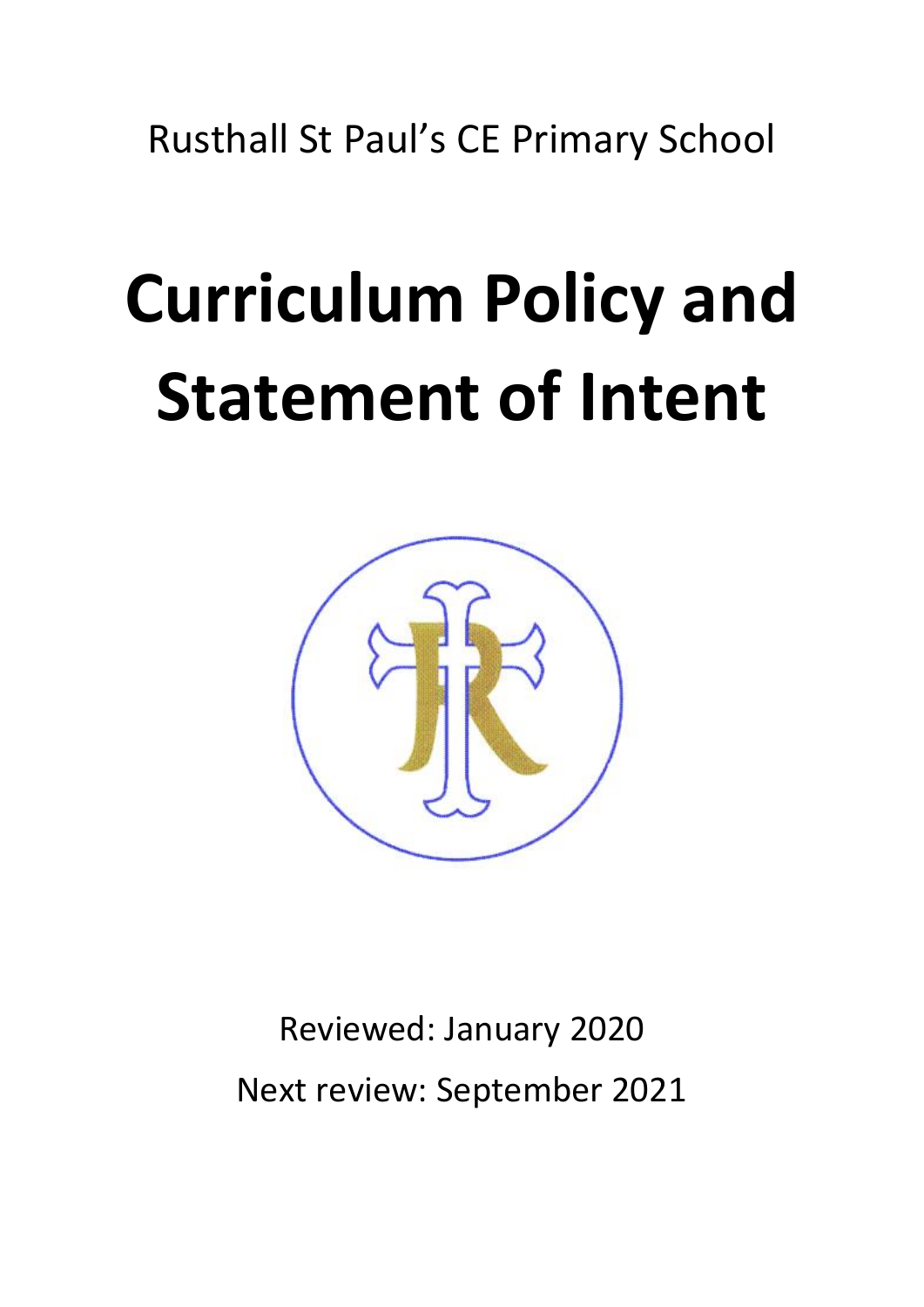At Rusthall St Paul's our vision is to:

## *Inspire, Believe, Achieve*

*St Paul says* 

*"Whatever you do, work at it with all your heart" Colossians 3:23*

| Inspire | Every chíld to experíence lífe ín all íts<br>fullness, to have a thírst for learning<br>through a creative currículum that excítes<br>and engages, where barríers become<br>stepping stones.              |
|---------|-----------------------------------------------------------------------------------------------------------------------------------------------------------------------------------------------------------|
| Believe | With the support of the school and our<br>Chrístian Faíth, together wíth the wíder<br>community we believe in ourselves to<br>become lífelong learners, have hígh<br>aspírations and expand our horízons. |
| Achieve | We take príde ín our work and strive to do<br>our best.<br>Deepening our skills of knowledge in order<br>to achieve our full potential.                                                                   |

**As a church school, at the heart of the community, in partnership with parents, Rusthall St Paul's Church of England Primary School is committed to enabling all pupils to achieve their full potential.** Our curriculum is designed to inspire enthusiasm for learning, to ensure achievement through developing confident and resilient learners and to support pupil well-being and happiness.

We recognise that our children at Rusthall come from many varied backgrounds so we aim to celebrate our own special school identity through the experiences that our curriculum provides. Our curriculum enables us to build strong relationships, celebrate diversity, encourage respect and build a sense of community. It aims to provide success for all children, in all aspects of their development and it encourages and celebrates all types of talent in order to raise aspirations, develop resilience and generate a sense of pride in achievement which enables our pupils to develop to the next stage of their life and learning.

Our curriculum is broad and balanced and ensures that key skills in English and maths are taught well in an enjoyable and creative way alongside the other curriculum subjects. From an early age we focus on developing strong foundations in the core skills of reading, writing, speaking and listening which will enable the pupils to access the full breadth of the curriculum.